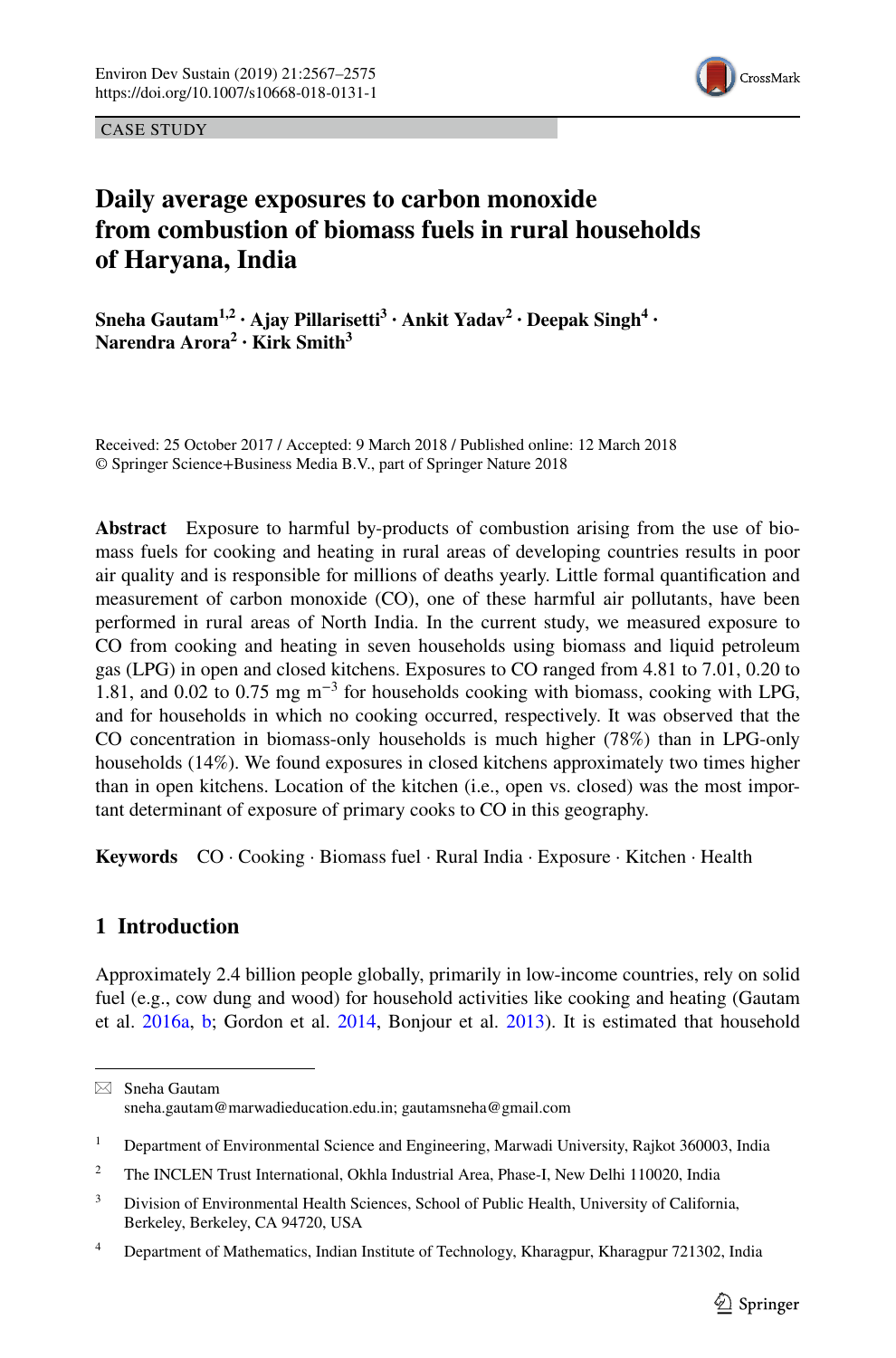air pollution arising from the combustion of solid fuels is responsible for between 3 and 4 million deaths yearly (Cohen et al. [2017\)](#page-7-1). In India, 90 and 32% of people use biomass for cooking and heating in rural and urban areas, respectively (Prasad et al. [2012](#page-8-3)). Cooking with biomass fuels in poorly ventilated kitchens leads to high levels of exposure to particulate matter (e.g.,  $PM_{10}$ ,  $PM_{2.5}$ , and  $PM_1$ ) and gaseous pollutants like carbon monoxide (CO) and sulfur dioxide  $(SO<sub>2</sub>)$  (Gautam et al. [2018;](#page-8-4) Wangchuk et al. [2016](#page-8-5); Balakrishnan et al. [2002](#page-7-2); Ezzati et al. [2000](#page-7-3)). Several recent studies have highlighted elevated exposures to CO of the primary cook (especially for women) and their children in developing countries (Njenga et al. [2016](#page-8-6); Lu et al. [2016;](#page-8-7) Pant et al. [2016;](#page-8-8) Balakrishnan et al. [2002](#page-7-2)).

A number of assessments have been conducted quantifying exposure to biomass fuel combustion by-products, but few are conducted to represent actual exposure scenarios with consideration of diferent parameters (e.g., fuel type, food type, and kitchen location) in rural areas (Sun et al. [2016;](#page-8-9) Balakrishnan et al. [2015a,](#page-7-4) [b;](#page-7-5) Chakraborty et al. [2014;](#page-7-6) Zhang et al. [1999;](#page-8-10) Smith [1993](#page-8-11)). These parameters are important to understand the relationship between exposure and response and to help make strategies to minimize exposure to pollution from cooking activities using biomass fuel.

Exposure to CO resulting from biomass combustion is well reported in the literature (Carter et al. [2017](#page-7-7); Onodera et al. [2016;](#page-8-12) Balakrishnan et al. [2015a,](#page-7-4) [b;](#page-7-5) Lu et al. [2016](#page-8-7)). However, limited information is available on exposure to CO in rural India, especially in diferent kitchen confgurations (Carter et al. [2017](#page-7-7); Mukhopadhyay et al. [2012a](#page-8-13), [b](#page-8-14); Bal-akrishnan et al. [2004](#page-7-8)). CO is hazardous in nature and results from incomplete biomass fuel combustion during cooking and heating (Sinha et al. [2006;](#page-8-15) Balakrishnan et al. [2002](#page-7-2); USEPA [1995](#page-8-16)). Fujisaki et al. [\(2014](#page-7-9)) reported that CO has greater than 250 times affinity for hemoglobin than oxygen and cause of the formation of COHb (carboxyhemoglobin). Exposure to CO has been observed to be associated with many health problems such as headache, dizziness, nausea (WHO [2010\)](#page-8-17). High exposure to CO for long periods of time can cause death (Longo [1976](#page-8-18)).

The current study was conducted to assess the variation in 24-h exposure to CO during the winter in rural Haryana. In this paper, we describe an assessment of daily CO exposures in diferent kitchen confgurations using low-cost, small, passive, lightweight electrochemical CO monitors. Our study is one of the few of its type undertaken in Northern India to date and is unique in that we measured periods of cooking and no cooking in the same households.

### **2 Methods**

The current study is carried out in seven households of Bajada Pahari, a village (2802′45″N and 77017′31″E) with a population of approximately 600 (SOMAARTH DDESS Baseline Census 2012–2013). Bajada Pahari is in Palwal district of Haryana (Fig. [1](#page-2-0)), in the northern part of India.

The study is conducted in SOMAARTH DDESS (Demographic Development and Environment Surveillance Site) established by INCLEN (International Clinical Epidemiological Network). SOMAARTH DDESS covers 51 villages with a total population of 200,000. The study village was selected on the following criteria: (1) It is 10–12 km away from the Mathura National Highway, reducing pollution from vehicles; (2) there are no industrial areas within 10 km, to minimize the impact of industrial pollution; and (3) villagers use solid fuels (specifcally cow dung, wood, and crop residues) for cooking and heating. Households were a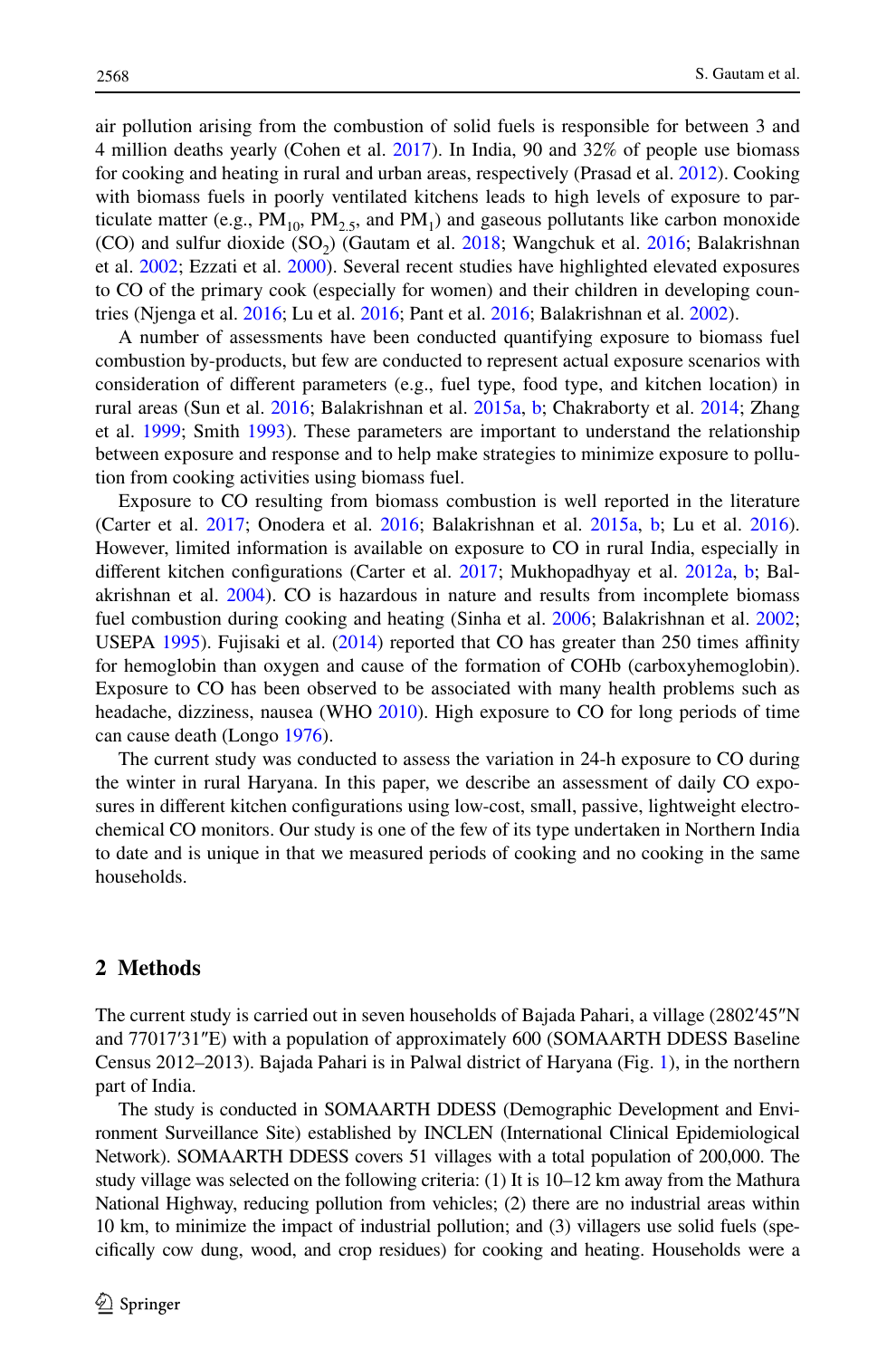

<span id="page-2-0"></span>**Fig. 1** Study site and selected locations: Bajada Pahari village of Palwal district of Haryana

convenience sample selected based on stove type, fuel use, quantity of fuel used, kitchen location, and cooking timings.

The present study was conducted over 21 days between January 1, 2016, and February 25, 2016, during a period in which equipment was available. CO was monitored using the EL-USB-CO carbon monoxide data logger (MicroDAQ, USA) which can store up to 32,510 CO readings over a 0 to 1000 ppm measurement range. In each household, we logged 24-h exposures during distinct periods of biomass-only cooking, LPG-only cooking, and no cooking (in which exposure is presumed to result from exposures from other sources). This study presents a limited dataset comparing diferent cooking modes—cooking with biomass only, cooking with LPG only, and no-cooking periods—in the same households over time, controlling to some extent for variable behavior and other factors that may infuence exposure. A schematic diagram of methodology is presented in Fig. [2.](#page-3-0) CO exposures were measured beginning in the morning at 09:00 for 24 h. Data were collected from CO monitors placed on primary cook (women) near the breathing zone.

A total of 39 sampling events were conducted, including 15 monitoring events during cooking with biomass fuel; 12 monitoring events during cooking with LPG; and another 12 when no cooking was done. All monitoring events were conducted in the same seven households, controlling for cook behavior, indoor setting, etc. One-way ANOVA, Tukey's honestly signifcant diference, and *t* tests were utilized to compare average exposures between groups at a significance level of  $p < 0.05$ .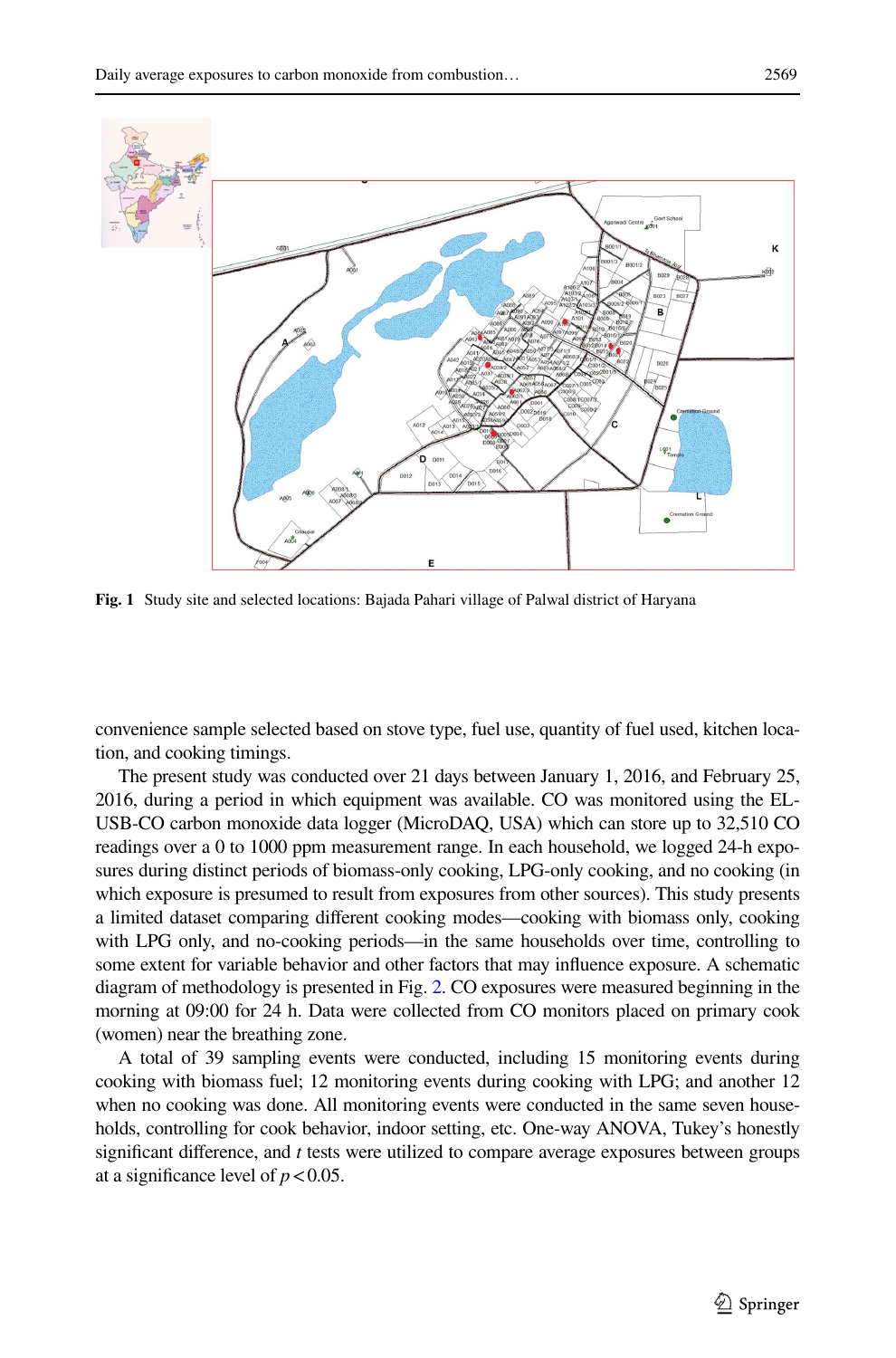

<span id="page-3-0"></span>**Fig. 2** Conceptual sampling schematic. Note that seven households were selected and, in each of the three households, three types of samples were taken

# **3 Results and discussion**

## **3.1 Kitchen confgurations and fuel use practices in study households**

Two types of kitchens, similar to those found across rural Northern India, were found in Bajada Pahari (Fig. [3](#page-3-1)). Traditional stoves in study households were simple, mud-brick *chulas,* with a single pothole. Fuel was loaded into the front of the stove. Stoves in this



<span id="page-3-1"></span>**Fig. 3** Location of kitchen area in study village: **a** unventilated kitchen location and **b** ventilated kitchen location. The entrance is the main entry point to the courtyard; the gate is a secondary entrance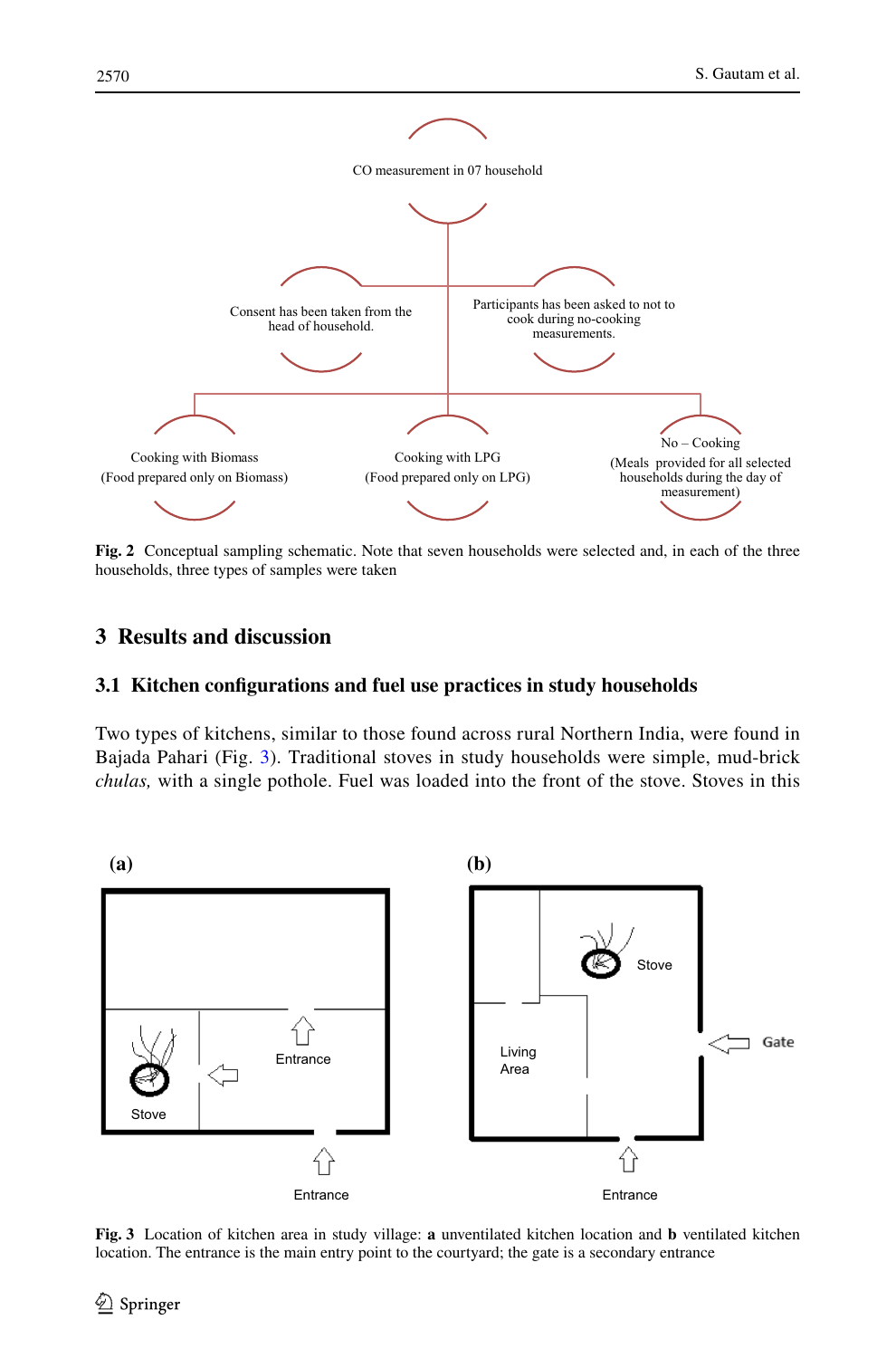area have been described elsewhere (Pillarisetti et al. [2014](#page-8-19); Mukhopadhyay et al. [2012a](#page-8-13), [b\)](#page-8-14).

On a daily basis, approximately 70, 24, and 6% of household of the study village use biomass only, mixed fuels [biomass+liquid petroleum gas (LPG)], and LPG only for household activities. No kerosene use was observed in study village area. In the case of biomass fuels, 80–90% of people cook in a courtyard (a highly ventilated open outdoor space with walls surrounding the housing compound and typically without roof). In the case of LPG, 100% of people used the fuel in a separate indoor kitchen (a less-ventilated indoor room with four walls and a roof).

#### **3.2 Carbon monoxide exposures: descriptive summary**

Mean CO exposures (averaged over 24-h periods) were higher during cooking with biomass as compared to LPG or no cooking. Exposures varied from 4.81–7.01, 0.20–1.81, and 0.02–0.75 mg m<sup>-3</sup> for cooking with biomass, cooking with LPG, and no cooking, respectively (Fig. [4\)](#page-4-0).

Figure [5](#page-5-0) shows the average exposures by kitchen location. The exposures ranged from 4.81 to 7.01 mg  $\text{m}^{-3}$  and from 3.75 to 4.93 mg  $\text{m}^{-3}$  for closed kitchen areas and open kitchen areas, respectively. We observed a diference in means between closed and open kitchen areas. Exposure to CO in a closed kitchen area is approximately two times higher than in an open kitchen area.

#### **3.3 CO exposures by fuel–stove combinations**

A total of seven biomass-only, seven LPG-only, and seven no-cooking periods were monitored (as summarized in Table [1\)](#page-5-1). One-way ANOVA (Table [2\)](#page-5-2) of CO exposures by cooking type shows a significant difference  $(p<0.05)$  between fuel types. The exposures of participants during no-cooking periods or during periods of cooking with LPG were lower than those in households cooking with biomass, despite the fact that biomass cooking occurred predominantly outdoors, in more ventilated areas.



<span id="page-4-0"></span>**Fig. 4** Average 24-h CO exposure with WHO guidelines ([2010\)](#page-8-17) at Bajada Pahari village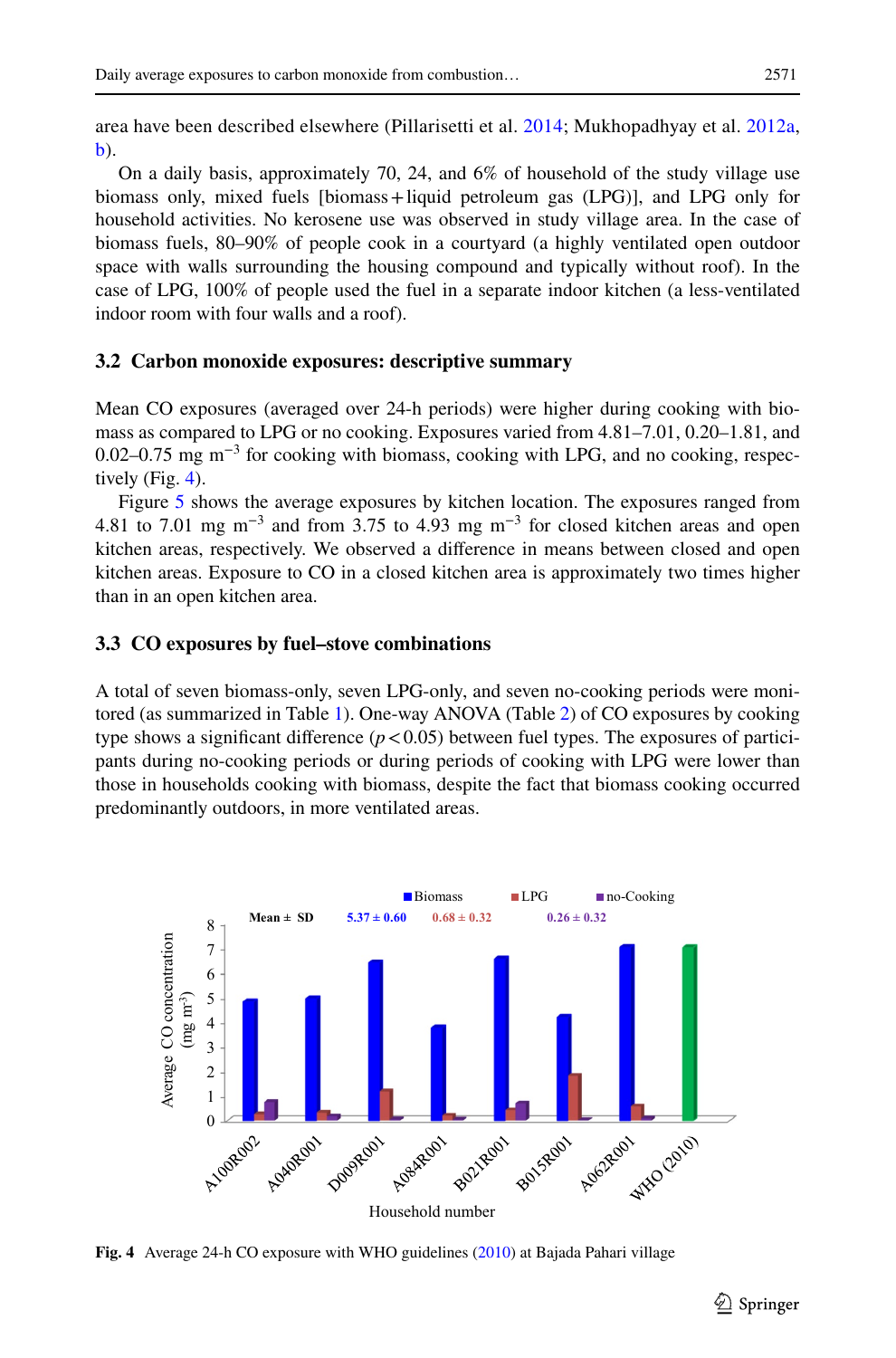

<span id="page-5-0"></span>**Fig. 5** Average 24-h CO data profle among two diferent kitchen locations based on mean exposure at Bajada Pahari village

<span id="page-5-1"></span>

| <b>Table 1</b> Summary of collected<br>CO exposure values from study<br>village | Group          | Count  | Sum      | Average | Variance |
|---------------------------------------------------------------------------------|----------------|--------|----------|---------|----------|
|                                                                                 | No cooking     | 10.371 | 3119     | 0.301   | 1.14     |
|                                                                                 | LPG.           | 10.371 | 5274     | 0.509   | 4.87     |
|                                                                                 | <b>Biomass</b> | 10.371 | 30,473.5 | 2.934   | 60.02    |

<span id="page-5-2"></span>**Table 2** Results of one-way ANOVA for 24-hr average exposure to CO in study village

| Source of variation             | SS                      | df     | МS                 | $F$ -stat. | <i>p</i> value | $F$ -crit. |
|---------------------------------|-------------------------|--------|--------------------|------------|----------------|------------|
| Between groups<br>Within groups | 44,609.25<br>684,709.79 | 31.110 | 22,304.62<br>22.01 | 1013.41    |                | 2.99       |

<span id="page-5-3"></span>**Table 3** Comparison between groups with Tukey–Kramer rules

| Comparison<br>Abs. Diff. mean<br>Critical range | Results                         |
|-------------------------------------------------|---------------------------------|
|                                                 |                                 |
| No cooking-LPG<br>0.21<br>0.12                  | Mean is significantly different |
| No cooking-biomass<br>2.64<br>0.12              | Mean is significantly different |
| LPG-biomass<br>0.12<br>2.43                     | Mean is significantly different |

Average diferences between comparison groups are described in Table [3](#page-5-3). All comparisons between no-cooking, LPG-only cooking, and biomass-only cooking exposures were statistically significant using Tukey–Kramer rules  $(p < 0.05)$ .

In Table [4](#page-6-0), we have shown the pairwise comparison for average effect of CO between no cooking–LPG cooking, no cooking–biomass cooking, and LPG cooking–biomass cooking, respectively, by using paired *t* comparison test. Similarly, *t* tests indicated signifcantly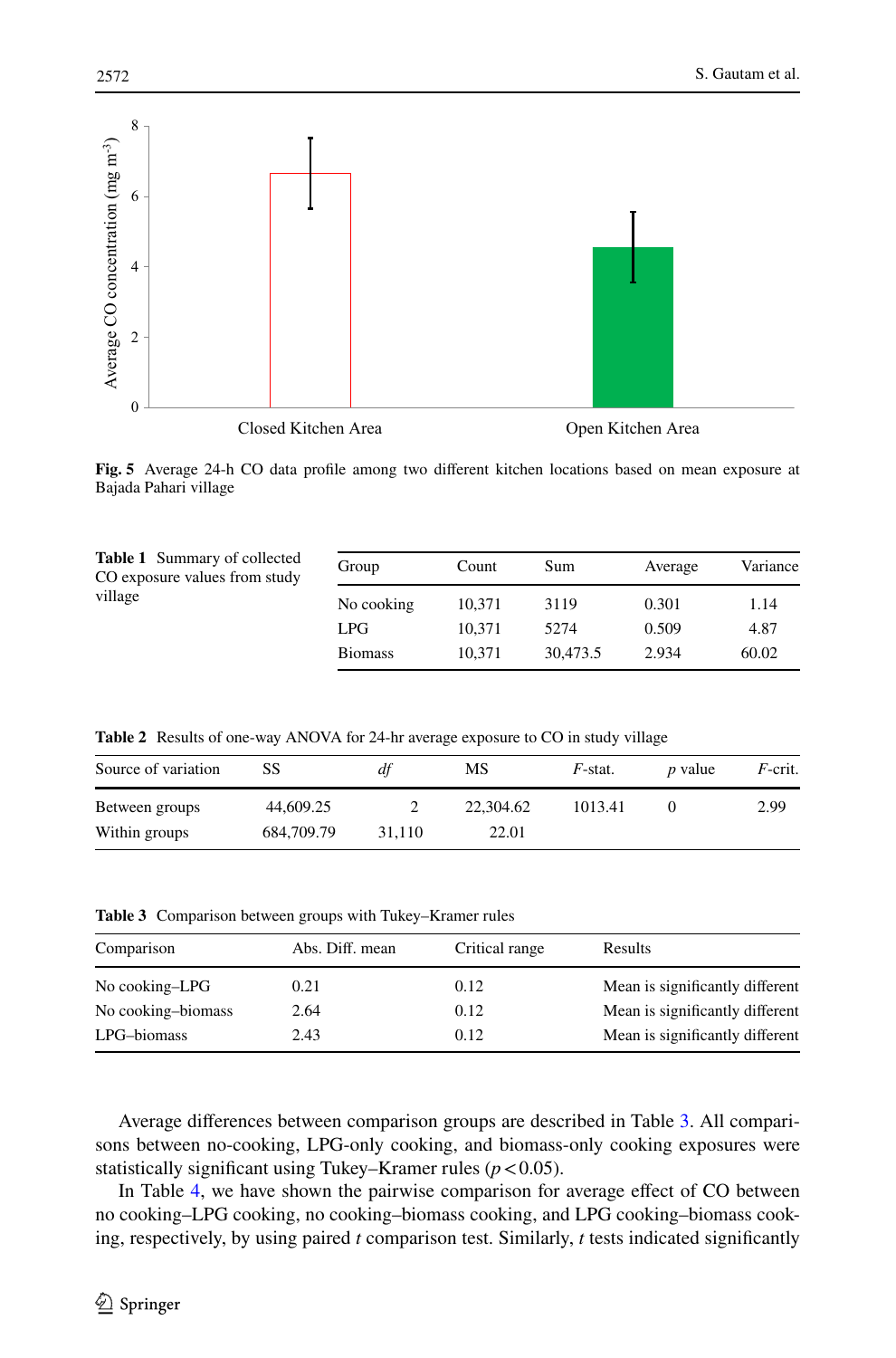|                              | No cooking-LPG<br>cooking | No cooking-biomass<br>cooking | LPG cook-<br>ing-biomass<br>cooking |
|------------------------------|---------------------------|-------------------------------|-------------------------------------|
| Absolute mean difference     | 0.21                      | 2.64                          | 2.43                                |
| Absolute variance difference | 3.75                      | 58.88                         | 55.15                               |
| Pooled variance              | 3.01                      | 30.58                         | 32.44                               |
| <i>t</i> -Stat. values       | $-8.65$                   | $-34.34$                      | $-30.71$                            |
| <i>p</i> values              | $2.61e-18$                | $8.53e - 252$                 | $5.68e - 203$                       |
| <i>t</i> -Critical values    | 1.64                      | 1.64                          | 1.64                                |

<span id="page-6-0"></span>**Table 4** Comparison between no cooking–LPG cooking–biomass cooking

signifcant diferences between exposures during no-cooking, LPG-only, and biomass-only periods (Table [4\)](#page-6-0).

## **4 Conclusion**

We build upon existing research in India quantifying the exposures arising from combustion of solid fuels for heating and cooking. Our study presents a limited dataset comparing diferent cooking modes—cooking with biomass only, cooking with LPG only, and nocooking periods—in the same households over time, controlling to some extent for variable behavior and other factors that may infuence exposure. Our fndings unsurprisingly fnd that exposure to CO is higher on primary cooks using biomass. We note that, however, on average, cooking outdoors—whether with biomass or not—leads to lower average exposures that cooking indoors. This is not surprising, given the higher ventilation and dilution potential in outdoor settings.

Our fndings are consistent with other CO measurements related to the use of solid fuels for cooking. A recent review by Carter et al. investigating the relationship between particulate matter (PM) and CO (Carter et al. [2017](#page-7-7)) identifed nine global studies that had personal measurements for both pollutants. For those nine studies, the average exposure is 2.0 ppm (95% CI 1.9–2.2; 2.47 mg m<sup>-3</sup>, 2.34–2.71); ranges were comparable to those reported here. During previous work in Palwal district (Balakrishnan et al. [2015a,](#page-7-4) [b](#page-7-5)), we found slightly higher CO exposures among pregnant women; this may have been an impact of behavioral changes during pregnancy.

Our study has limitations. First, the number of households was relatively small. More households may have enabled more rigorous statistical analysis and more conclusive results. Second, the reported exposures of CO were from a single winter season in a single location. Longer-term measurements may provide more reliable estimates of annual exposures and allow us to contextualize our fndings relative to that annual mean and compare them with fndings from other seasons. Third, we collected CO data on the primary cook only—further assessments of exposures of no-cooking adults and children may also be needed to better characterize population-scale exposures. Finally, measurement of PM and CO would have provided valuable context on the relationship between the two pollutants in this season and for these fuel–stove combinations, but was not possible with available equipment. While PM is the most dominantly studied biomass-combustion-related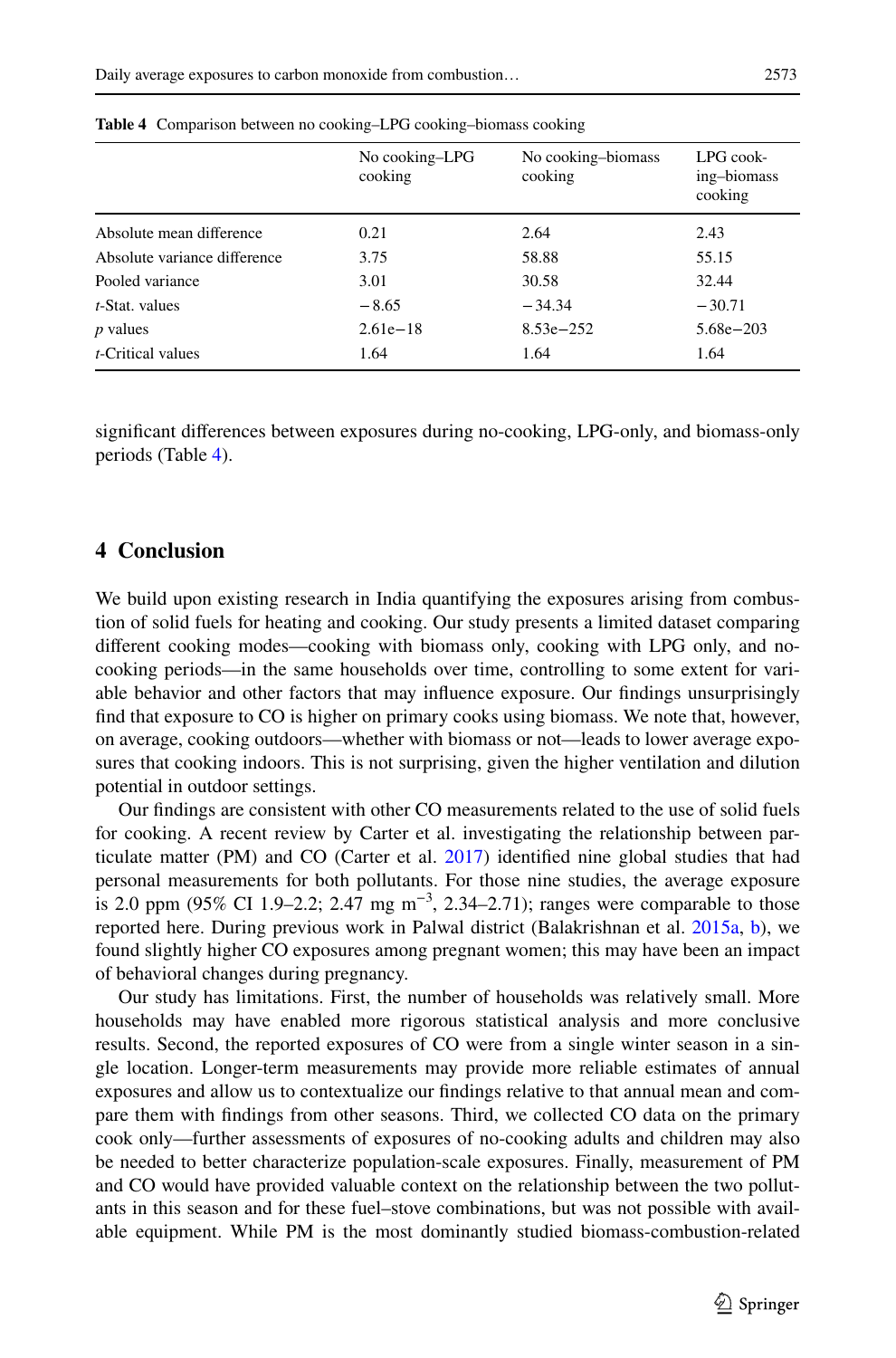pollutant, CO is easier and cheaper to measure and has health efects that may warrant further examination.

We conclude that the CO exposure level in biomass-only households is much higher (78%) than in LPG-only households (14%). On the other hand, the exposure to CO in closed kitchen area was reported  $\sim$  2 times higher than open kitchen area, indicating the importance of the kitchen location and the potential infuence of ventilation on exposures. The higher exposure to CO during cooking and heating can increase the potential for adverse health efects, suggesting need for guidance in rural area of northern India on ways to ensure that the most household or people are able to avoid exposure to harmful by-products of biomass fuel combustion. Possible measures to reduce the exposure to CO from cooking and heating by using biomass fuel include the following: (1) use of cleaner fuels, such as electricity for cooking and heating and LPG for cooking and (2) trying to promote cooking in areas with good air exchange rates and proper ventilation.

**Acknowledgements** First and foremost, we thank the participating cooks and households in Bajada Pahari for their patience and assistance. We also acknowledge the contributions of other members of the INCLEN feld team. This work was carried out with support from the EPA-G2012-STAR-E1 (Measurements and Modeling for Quantifying Air Quality) project. We are thankful to INCLEN, New Delhi, India, and University of California, Berkeley, USA, for providing us the required funding to complete this study.

## **References**

- <span id="page-7-4"></span>Balakrishnan, K., Sambandam, S., Ghosh, S., Mukhopadhyay, K., Vaswani, M., Arora, N. K., et al. (2015a). Household air pollution exposures of pregnant women receiving advanced combustion cookstoves in India: Implications for intervention. *Annals of Global Health, 81,* 375–385.
- <span id="page-7-5"></span>Balakrishnan, K., Sambandam, S., Ghosh, S., Mukhopadhyay, K., Vaswani, M., Arora, N. K., et al. (2015b). Household air pollution exposures of pregnant women receiving advanced combustion cookstoves in India: Implications for intervention. *Annals of Global Health, 81*(3), 375–385. [https://doi.](https://doi.org/10.1016/j.aogh.2015.08.009) [org/10.1016/j.aogh.2015.08.009.](https://doi.org/10.1016/j.aogh.2015.08.009)
- <span id="page-7-8"></span>Balakrishnan, K., Sambandam, S., Ramaswamy, P., Mehta, S., & Smith, K. R. (2004). Exposure assessment for respirable particulates associated with household fuel use in rural districts of Andhra Pradesh, India. *Journal of Exposure Science & Environmental Epidemiology, 14,* S14–S25.
- <span id="page-7-2"></span>Balakrishnan, K., Sankar, S., Parikh, J., Padmavathi, R., Srividya, K., Venugopal, V., et al. (2002). Daily average exposures to respirable particulate matter from combustion of biomass fuels in rural households of Southern India. *Environmental Health Perspectives, 110*(11), 1069–1075.
- <span id="page-7-0"></span>Bonjour, S., Adair-Rohani, H., Wolf, J., Bruce, N. G., Mehta, S., Prüss-Üstün, A., et al. (2013). Solid fuel use for household cooking: Country and regional estimates for 1980–2010. *Environmental Health Perspectives, 121*(7), 784–790. [https://doi.org/10.1289/ehp.1205987.](https://doi.org/10.1289/ehp.1205987)
- <span id="page-7-7"></span>Carter, E., Norris, C., Dionisio, K. L., Balakrishnan, K., Checkley, W., Clark, M. L., et al. (2017). Assessing exposure to household air pollution: A systematic review and pooled analysis of carbon monoxide as a surrogate measure of particulate matter. *Environmental Health Perspectives, 125*(7), 076002. [https://](https://doi.org/10.1289/EHP767) [doi.org/10.1289/EHP767](https://doi.org/10.1289/EHP767).
- <span id="page-7-6"></span>Chakraborty, D., Mondal, N. K., & Datta, J. K. (2014). Indoor pollution from solid biomass fuel and rural health damage: A micro-environmental study in rural area of Burdwan, West Bengal. *International Journal of Sustainable Built Environment, 3,* 262–271.
- <span id="page-7-1"></span>Cohen, A. J., Brauer, M., Burnett, R., Anderson, H. R., Frostad, J., Estep, K., et al. (2017). Estimates and 25-year trends of the global burden of disease attributable to ambient air pollution: An analysis of data from the Global Burden of Diseases Study 2015. *Lancet, 389*(10082), 1907–1918. [https://doi.](https://doi.org/10.1016/S0140-6736(17)30505-6) [org/10.1016/S0140-6736\(17\)30505-6.](https://doi.org/10.1016/S0140-6736(17)30505-6)
- <span id="page-7-3"></span>Ezzati, M., Saleh, H., & Kammen, D. M. (2000). The contributions of emissions and spatial microenvironments to exposure to indoor air pollution from biomass combustion in Kenya. *Environmental Health Perspectives, 108,* 833–839.
- <span id="page-7-9"></span>Fujisaki, N., Atsunori, N., Takaaki, O., Takeshi, N., Taihei, Y., Keisuke, K., et al. (2014). Can carbon monoxide-poisoned victims be organ donors? *Medical Gas Research, 7,* 1–4.